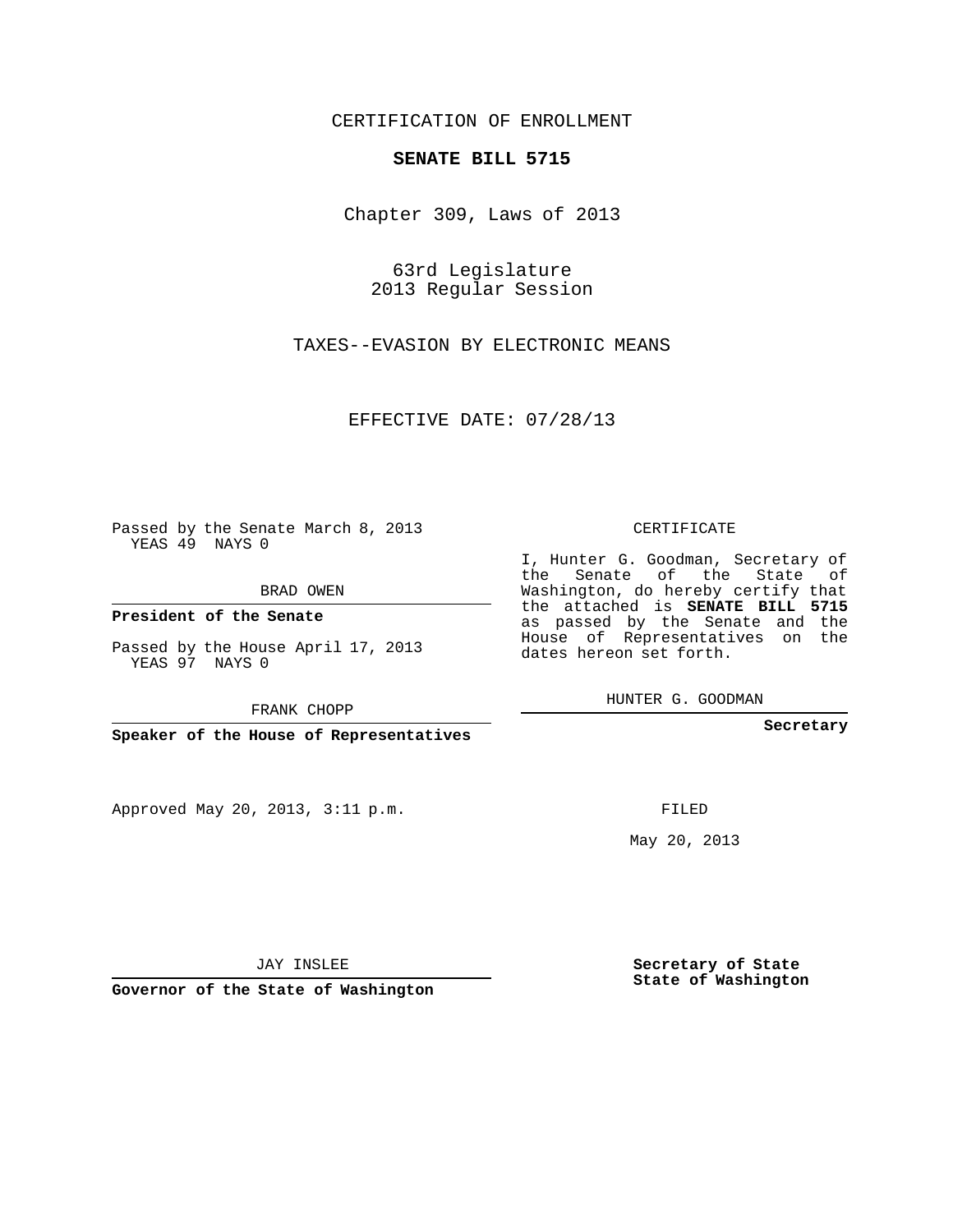## **SENATE BILL 5715** \_\_\_\_\_\_\_\_\_\_\_\_\_\_\_\_\_\_\_\_\_\_\_\_\_\_\_\_\_\_\_\_\_\_\_\_\_\_\_\_\_\_\_\_\_

\_\_\_\_\_\_\_\_\_\_\_\_\_\_\_\_\_\_\_\_\_\_\_\_\_\_\_\_\_\_\_\_\_\_\_\_\_\_\_\_\_\_\_\_\_

Passed Legislature - 2013 Regular Session

**State of Washington 63rd Legislature 2013 Regular Session By** Senators Hill, Carrell, and Hargrove Read first time 02/11/13. Referred to Committee on Ways & Means.

 1 AN ACT Relating to addressing the evasion of taxes by the use of 2 certain electronic means; amending RCW 82.32.215 and 82.32.290; adding 3 new sections to chapter 82.32 RCW; and prescribing penalties.

4 BE IT ENACTED BY THE LEGISLATURE OF THE STATE OF WASHINGTON:

 5 **Sec. 1.** RCW 82.32.215 and 1998 c 311 s 9 are each amended to read 6 as follows: 7 ((<del>If any</del>)) (1) The department may, by order, revoke the certificate 8 of registration of a taxpayer for any of the following reasons: 9 (a) A warrant issued under this chapter is not paid within thirty 10 days after it has been filed with the clerk of the superior court( $(-\sigma \hat{r})$ 11  $if$  any)); 12 (b) The taxpayer is delinquent, for three consecutive reporting 13 periods, in the transmission to the department ((of revenue of retail 14 sales tax collected by the taxpayer, the department of revenue may, by 15 order, revoke the certificate of registration of the taxpayer against 16 whom-the-warrant-was-issued, and, if the order-is entered, a copy 17 thereof shall be posted in a conspicuous place at the main entrance to 18 the taxpayer's place of business and shall remain posted until such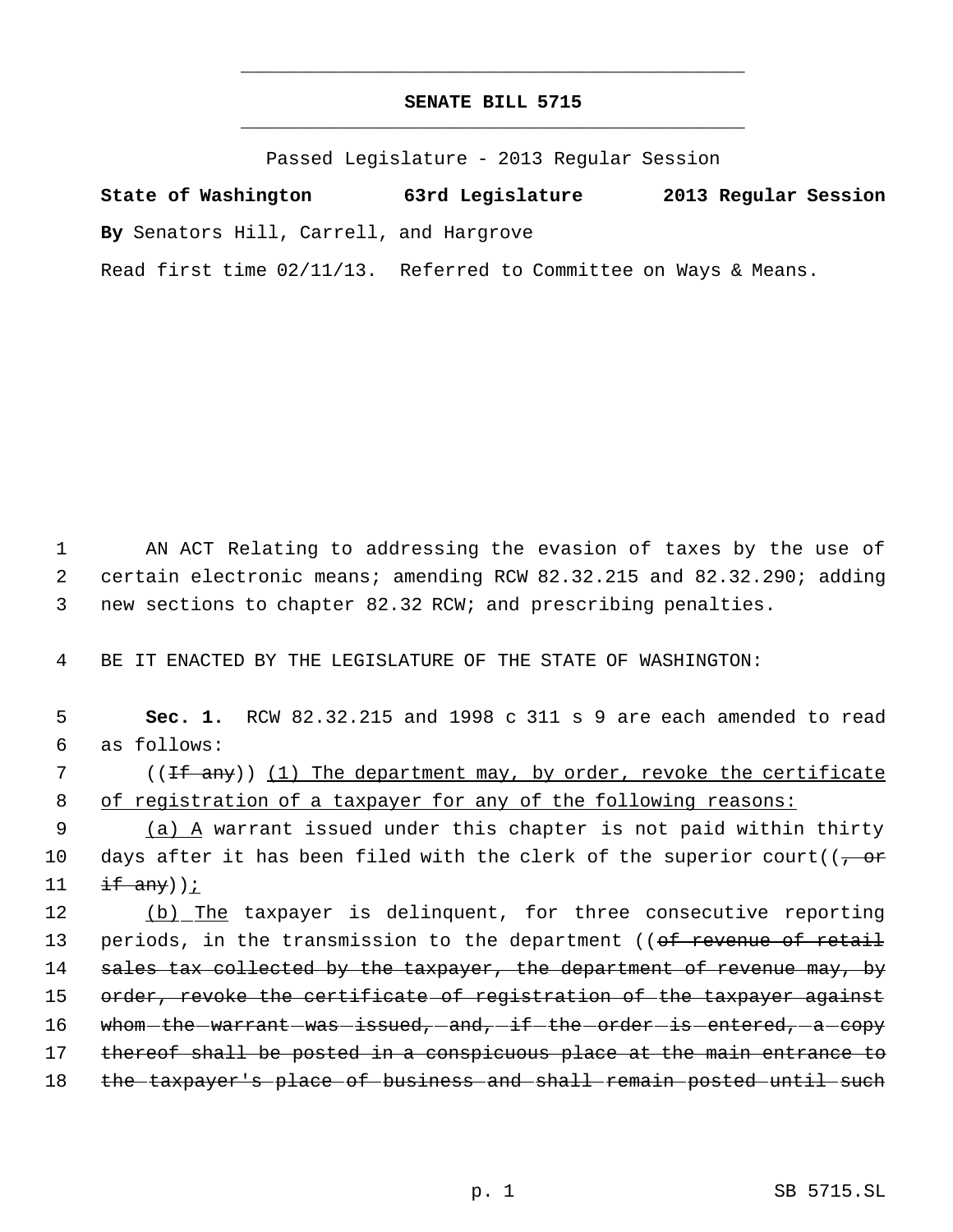1 time as the warrant has been paid. Any certificate so revoked shall 2 not be reinstated, nor shall)) of retail sales tax collected by the taxpayer; or (c)(i)(A) The taxpayer was convicted of violating RCW 82.32.290(4) and continues to engage in business without fully complying with RCW 82.32.290(4)(b) (i) through (iii); or (B) A person convicted of violating RCW 82.32.290(4) is an owner, 8 officer, director, partner, trustee, member, or manager of the taxpayer, and the person and taxpayer have not fully complied with RCW 82.32.290(4)(b) (i) through (iii). 11 (ii) For the purposes of this subsection (1)(c), the terms "manager," "member," and "officer" mean the same as defined in RCW 82.32.145.

 (2) If the department enters a final order revoking a taxpayer's 15 certificate of registration, a copy of the order must, if practicable, 16 be posted in a conspicuous place at the main entrance to the taxpayer's 17 place of business. The department may also post a final order revoking a taxpayer's certificate of registration in any public facility, such 19 as a courthouse or post office, as may be allowed by the public entity 20 that owns or occupies the facility. A final order posted at the taxpayer's place of business must remain posted until such time as the taxpayer is eligible to have its certificate of registration reinstated as provided in subsection (3) of this section or has abandoned the premises. A taxpayer will not be deemed to have abandoned the premises if the taxpayer or any person with an ownership interest in the taxpayer continues to operate a substantially similar type of business under a different legal entity at the same location.

 (3) Any certificate revoked under subsection (1) of this section may not be reinstated, nor may a new certificate of registration be issued to the taxpayer, until:

 (a) The amount due on the warrant has been paid, or provisions for 32 payment satisfactory to the department  $((e^{\frac{f}{c}} - r e^{\frac{f}{c}}))$  have been 33 entered, and until the taxpayer has deposited with the department (( $\theta$ f) 34 revenue - such)) security for payment of any taxes, increases, and penalties, due or which may become due in an amount and under such terms and conditions as the department of revenue may require, but the 37 amount of the security (( $\frac{1}{3}$ ) may not be greater than one-half the 38 estimated average annual liability of the taxpayer; or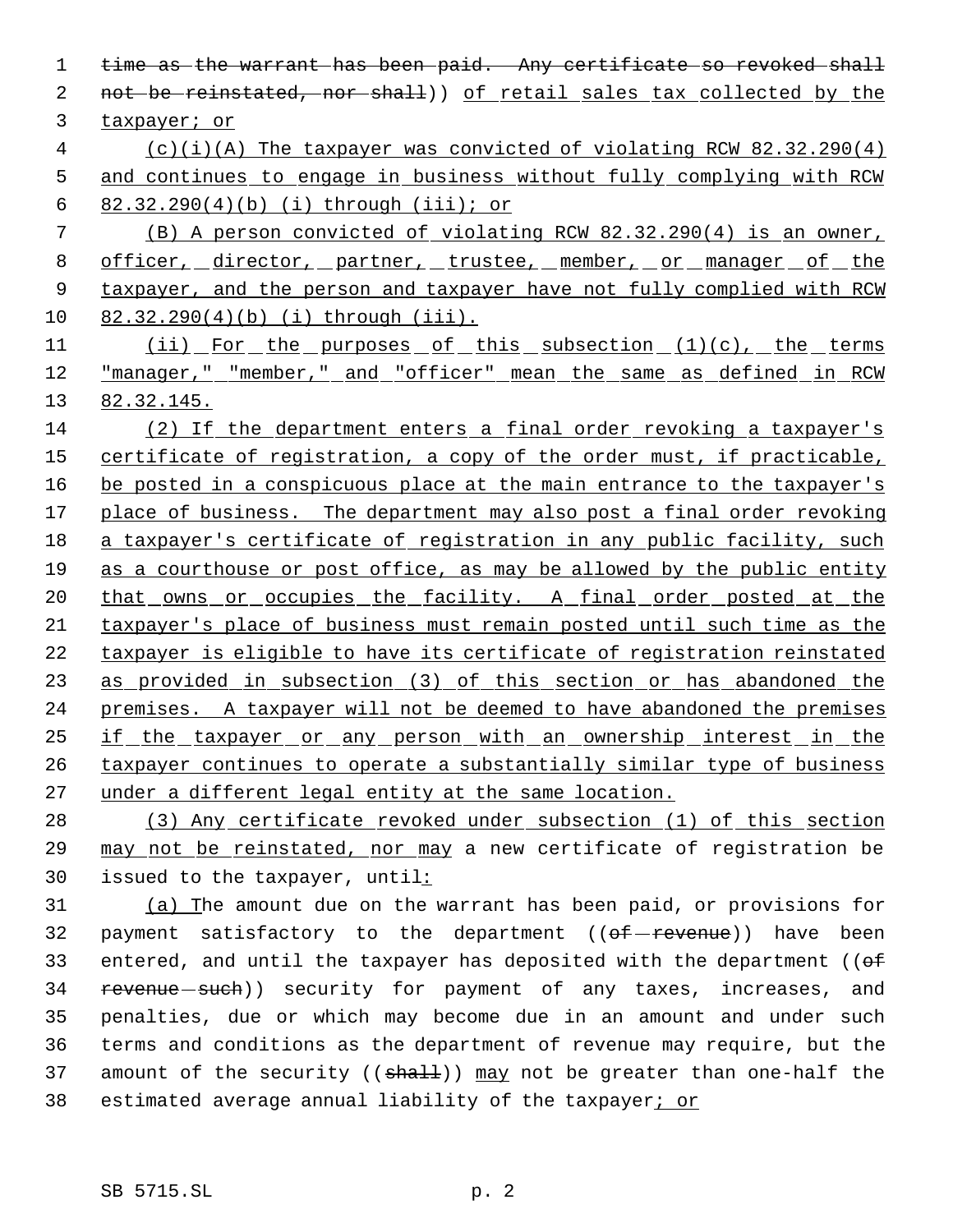(b) The taxpayer and, if applicable, the owner, officer, director, 2 partner, trustee, member, or manager of the taxpayer who was convicted 3 of violating RCW 82.32.290(4) are in full compliance with RCW 82.32.290(4)(b) (i) through (iii), if the certificate of registration 5 was revoked under the provisions of subsection (1)(c) of this section.

 **Sec. 2.** RCW 82.32.290 and 2010 c 112 s 11 are each amended to read as follows:

8  $(1)(a)$  It  $((shall be))$  is unlawful:

 (i) For any person to engage in business without having obtained a certificate of registration as provided in this chapter;

 (ii) For the president, vice president, secretary, treasurer, or other officer of any company to cause or permit the company to engage in business without having obtained a certificate of registration as provided in this chapter;

 (iii) For any person to tear down or remove any order or notice 16 posted by the department in violation of this chapter;

 (iv) For any person to aid or abet another in any attempt to evade 18 the payment of any tax or any part thereof;

 (v) For any purchaser to fraudulently sign or furnish to a seller documentation authorized under RCW 82.04.470 without intent to resell the property purchased or with intent to otherwise use the property in a manner inconsistent with the claimed wholesale purchase; or

 (vi) For any person to fail or refuse to permit the examination of any book, paper, account, record, or other data by the department or its duly authorized agent; or to fail or refuse to permit the inspection or appraisal of any property by the department or its duly 27 authorized agent; or to refuse to offer testimony or produce any record as required.

 (b) Any person violating any of the provisions of this subsection 30 (1) (( $\frac{1}{10}$ )  $\frac{1}{15}$  guilty of a gross misdemeanor in accordance with chapter 9A.20 RCW.

32  $(2)(a)$  It  $((\text{shall} \text{ be}))$  is unlawful:

 (i) For any person to engage in business after revocation of a 34 certificate of registration unless the person's certification of registration has been reinstated;

(ii) For the president, vice president, secretary, treasurer, or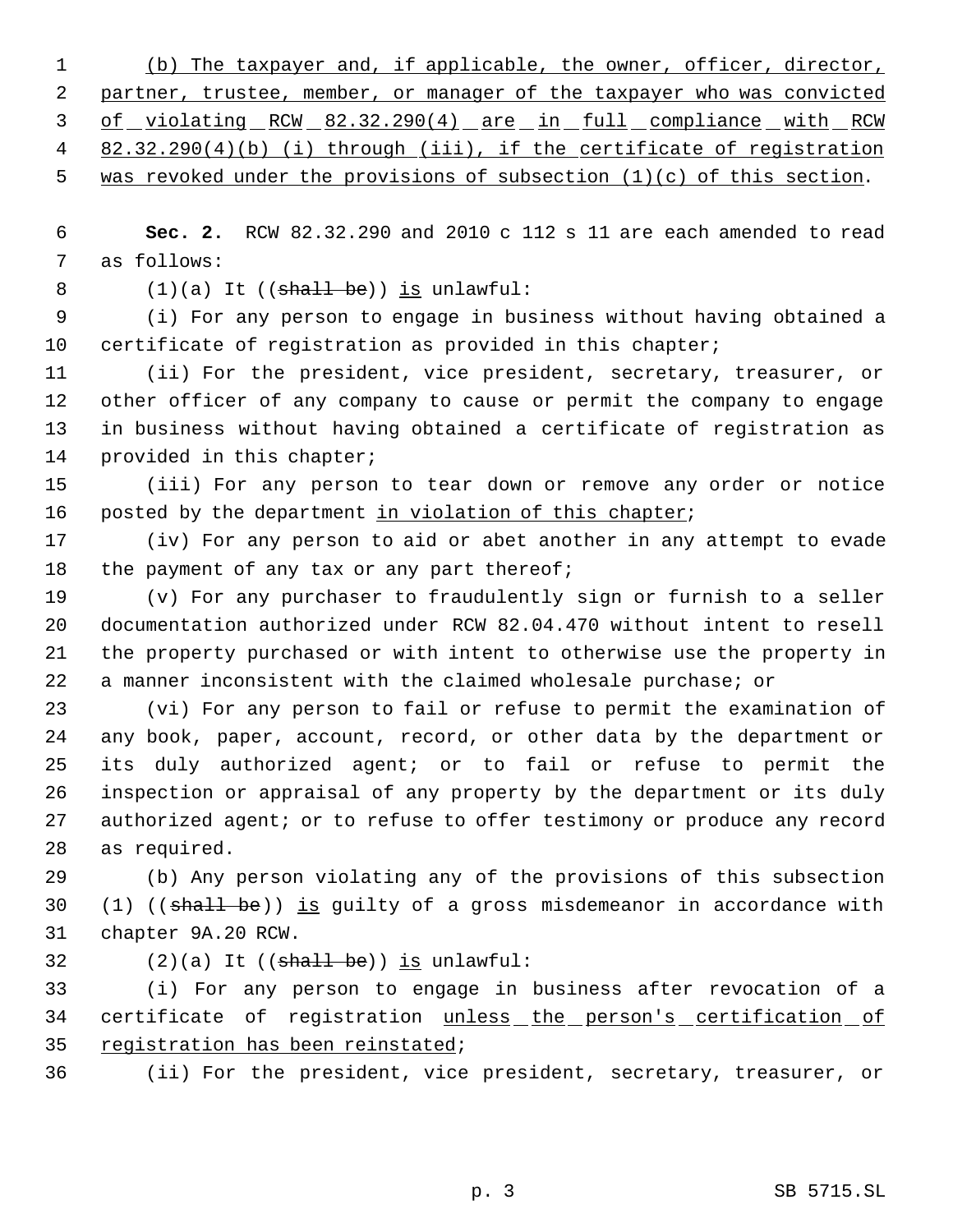other officer of any company to cause or permit the company to engage 2 in business after revocation of a certificate of registration unless the company's certificate of registration has been reinstated; or

 (iii) For any person to make any false or fraudulent return or false statement in any return, with intent to defraud the state or evade the payment of any tax or part thereof.

 (b) Any person violating any of the provisions of this subsection 8 (2) ((shall-be)) is guilty of a class C felony in accordance with chapter 9A.20 RCW.

 (3) In addition to the foregoing penalties, any person who knowingly swears to or verifies any false or fraudulent return, or any return containing any false or fraudulent statement with the intent 13 aforesaid, ((shall-be)) is guilty of the offense of perjury in the second degree; and any company for which a false return, or a return 15 containing a false statement, as aforesaid, is made, ((shall)) must be punished, upon conviction thereof, by a fine of not more than one thousand dollars.

 (4)(a) It is unlawful for any person to knowingly sell, purchase, install, transfer, manufacture, create, design, update, repair, use, 20 possess, or otherwise make available, in this state, any automated sales suppression device or phantom-ware. However, it is not unlawful for persons to possess or use automated sales suppression devices or phantom-ware as authorized in section 3(6) of this act.

24 (b) It is unlawful for any person who has been convicted of violating this section to engage in business, or participate in any 26 business as an owner, officer, director, partner, trustee, member, or 27 manager of the business, unless:

28 (i) All taxes, penalties, and interest lawfully due are paid;

 (ii) The person pays in full all penalties and fines imposed on the person for violating this section; and

 (iii) The person, if the person is engaging in business subject to tax under this title, or the business in which the person participates, enters into a written agreement with the department for the electronic 34 monitoring of the business's sales, by a method acceptable to the department, for five years at the business's expense.

 (c)(i) Any person violating the provisions of this subsection, including material breach of the monitoring agreement under (b)(iii) of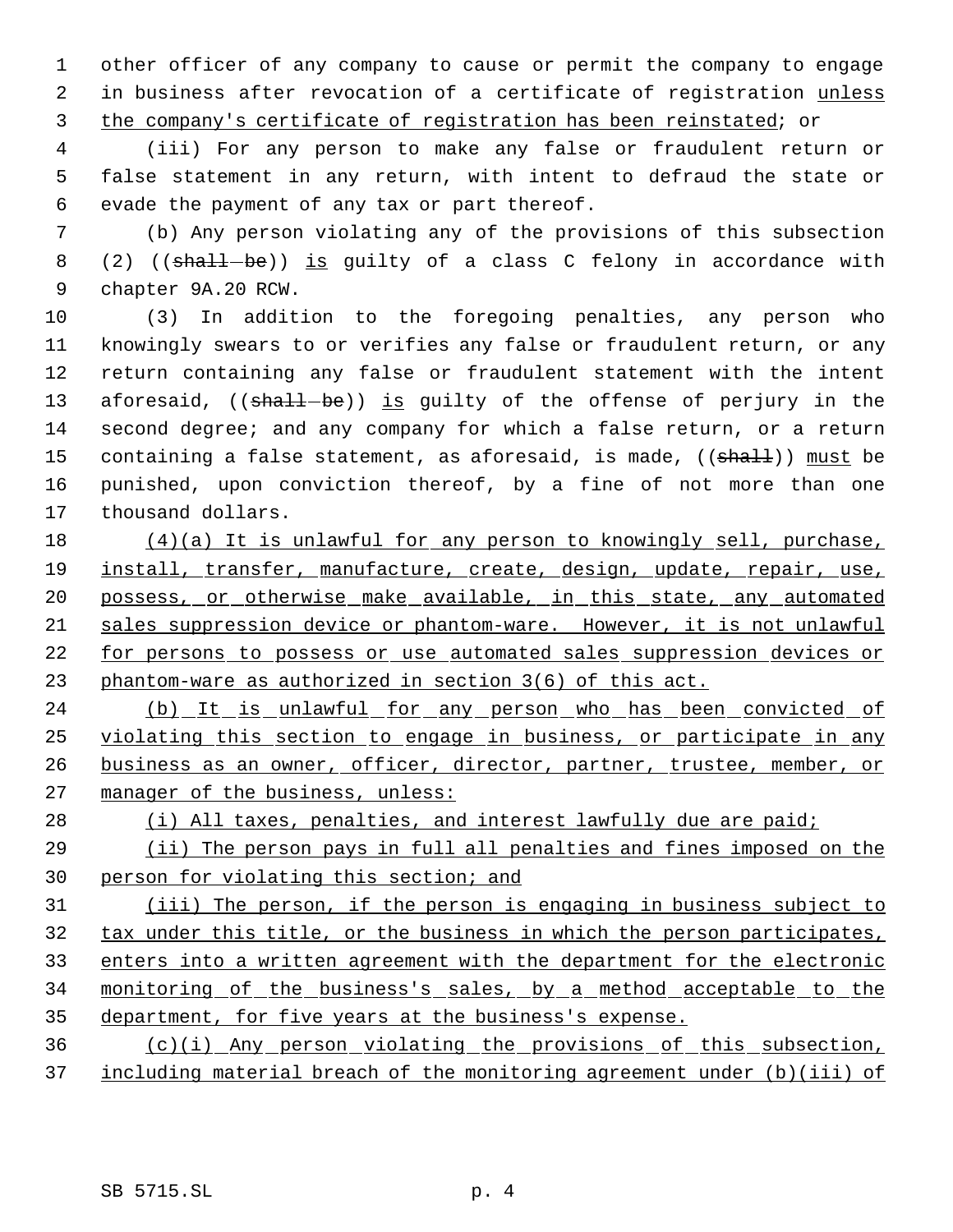1 this subsection, is guilty of a class C felony in accordance with 2 chapter 9A.20 RCW and, as applicable, (c)(ii) of this subsection.

 3 (ii) Any person violating the provisions of this subsection by 4 furnishing an automated sales suppression device or phantom-ware to 5 another person or by updating or repairing another person's automated 6 sales suppression device or phantom-ware is, in addition to the 7 punishments prescribed in chapter 9A.20 RCW, subject to a mandatory 8 fine fixed by the court in an amount equal to the greater of ten 9 thousand dollars, the defendant's gain from the commission of the 10 crime, or the state's loss from the commission of the crime. For 11 purposes of this subsection  $(4)(c)(ii)$ , "loss" means the total of all 12 taxes, penalties, and interest certified by the department to be due, 13 as of the date of sentencing, as a result of any violation of the 14 provisions of this subsection by a person using the automated sales 15 suppression device or phantom-ware obtained from, or updated or 16 repaired by, the defendant, which results in the defendant's conviction 17 for violating the provisions of this subsection.

18 (d) For the purposes of this subsection (4), the terms "manager," 19 "member," and "officer" have the same meaning as in RCW 82.32.145.

20 (e) The definitions in section 3 of this act apply to this 21 subsection (4).

22 (5) All penalties or punishments provided in this section ((shall 23 be)) are in addition to all other penalties provided by law.

24 NEW SECTION. **Sec. 3.** A new section is added to chapter 82.32 RCW 25 to read as follows:

 (1)(a) Automated sales suppression devices, phantom-ware, electronic cash registers or point of sale systems used with automated sales suppression devices or phantom-ware, and any property constituting proceeds traceable to any violation of RCW 82.32.290(4) are considered contraband and are subject to seizure and forfeiture.

 (b) Property subject to forfeiture under (a) of this subsection (1) may be seized by any agent of the department authorized to assess or collect taxes, or law enforcement officer of this state, upon process issued by any superior court or district court having jurisdiction over the property. Seizure without process may be made if:

36 (i) The seizure is incident to an arrest or a search under a search 37 warrant; or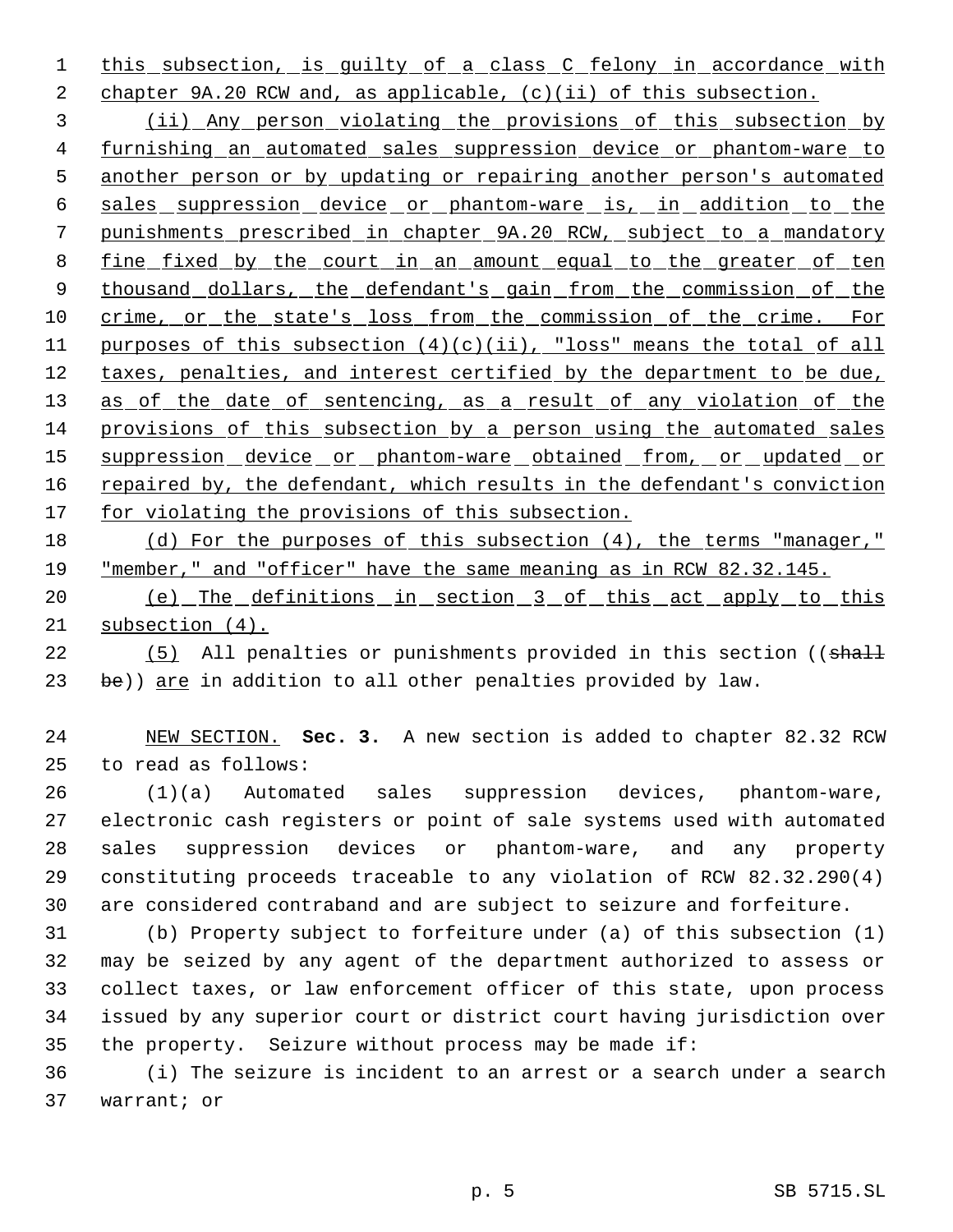(ii) The department or the law enforcement officer has probable cause to believe that the property was used or is intended to be used in violation of RCW 82.32.290(4) and exigent circumstances exist making procurement of a search warrant impracticable.

 (2) Forfeiture authorized by this section is deemed to have commenced by the seizure. Notice of seizure must be given to the department if the seizure is made by a law enforcement officer without the presence of any agent of the department. The department must cause notice of the seizure and intended forfeiture to be served on the owner of the property seized, if known, and on any other person known by the department to have a right or interest in the seized property. Such service must be made within fifteen days following the seizure or the department's receipt of notification of the seizure. The notice may be served by any method authorized by law or court rule, by certified mail with return receipt requested, or electronically in accordance with RCW 82.32.135. Service by certified mail or electronic means is deemed complete upon mailing the notice, electronically sending the notice, or electronically notifying the person or persons entitled to the notice that the notice is available to be accessed by the person or persons, within the fifteen-day period following the seizure or the department's receipt of notification of the seizure.

 (3) If no person notifies the department in writing of the person's claim of lawful ownership or right to lawful possession of the item or items seized within thirty days of the date of service of the notice of seizure and intended forfeiture, the item or items seized are deemed forfeited.

 (4)(a) If any person notifies the department, in writing, of the person's claim of lawful ownership or lawful right to possession of the item or items seized within thirty days of the date of service of the notice of seizure and intended forfeiture, the person or persons must be afforded a reasonable opportunity to be heard as to the claim. The hearing must be before the director or the director's designee. A hearing and any administrative or judicial review is governed by chapter 34.05 RCW. The burden of proof by a preponderance of the evidence is upon the person claiming to be the lawful owner or the person claiming to have the lawful right to possession of the item or items seized.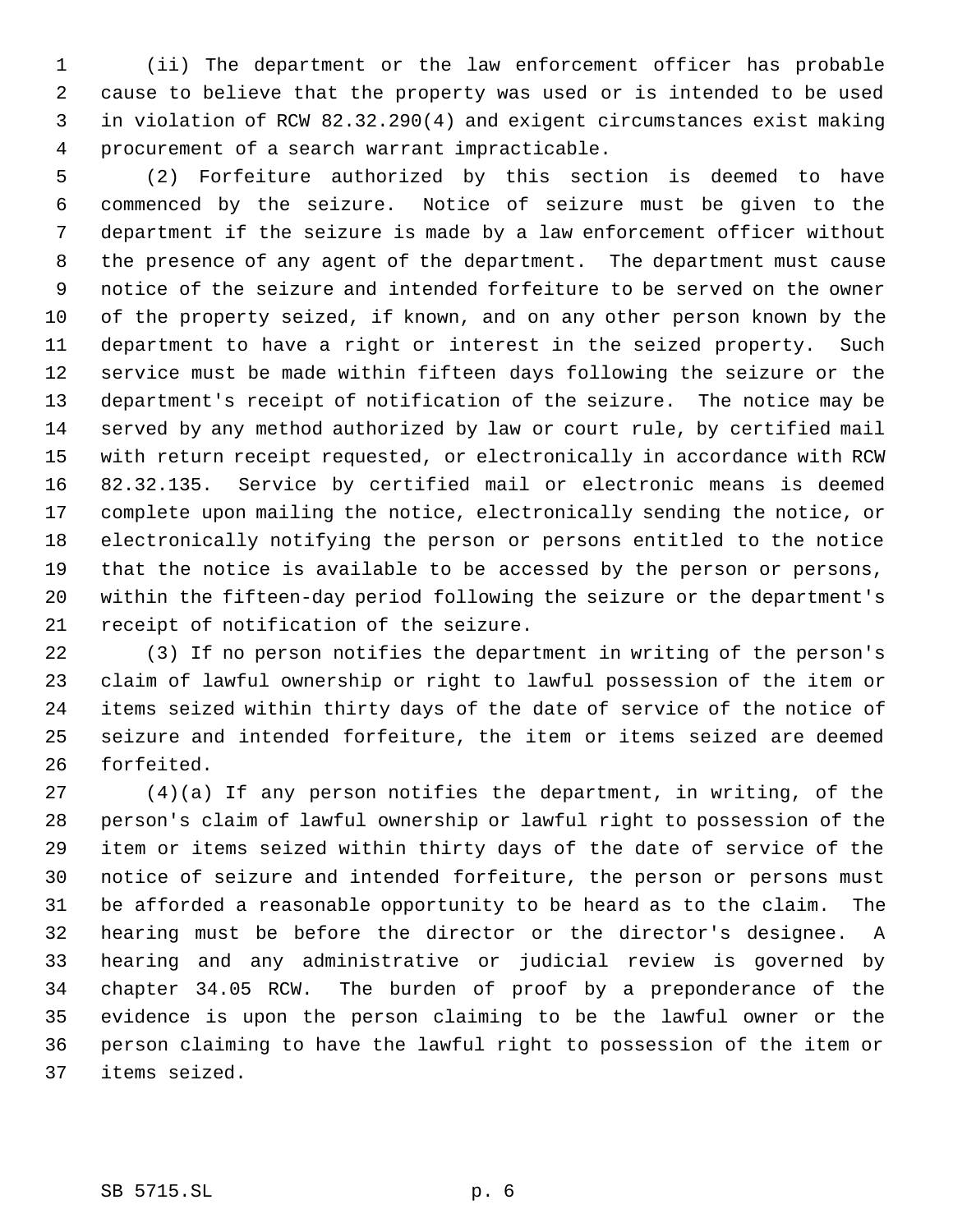(b) The department must return the item or items to the claimant as soon as possible upon a determination that the claimant is the present lawful owner or is lawfully entitled to possession of the item or items seized.

 (5) When property is sought to be forfeited on the ground that it constitutes proceeds traceable to a violation of RCW 82.32.290(4), the department must prove by a preponderance of the evidence that the property constitutes proceeds traceable to a violation of RCW 82.32.290(4).

 (6)(a) When property forfeited under this section, other than proceeds traceable to a violation of RCW 82.32.290(4), is no longer required for evidentiary purposes, the department may:

(i) Destroy or have the property destroyed;

14 (ii) Retain the property for training or other official purposes; or

 (iii) Loan or give the property to any law enforcement or tax administration agency of any state, political subdivision or municipal corporation of a state, or the United States for training or other official purposes. For purposes of this subsection (6)(a)(iii), "state" has the same meaning as in RCW 82.04.462.

 (b) When proceeds traceable to a violation of RCW 82.32.290(4) forfeited under this section are no longer required for evidentiary purposes, they must be deposited into the general fund.

(7) The definitions in this subsection apply to this section:

 (a) "Automated sales suppression device" means a software program that falsifies the electronic records of electronic cash registers or other point of sale systems, including transaction data and transaction reports. The term includes the software program, any device that carries the software program, or an internet link to the software program.

 (b) "Electronic cash register" means a device that keeps a register or supporting documents through the means of an electronic device or computer system designed to record transaction data for the purpose of computing, compiling, or processing sales transaction data in whatever manner.

 (c) "Phantom-ware" means a programming option that is hidden, preinstalled, or installed-at-a-later-time in the operating system of an electronic cash register or other point of sale device, or hardwired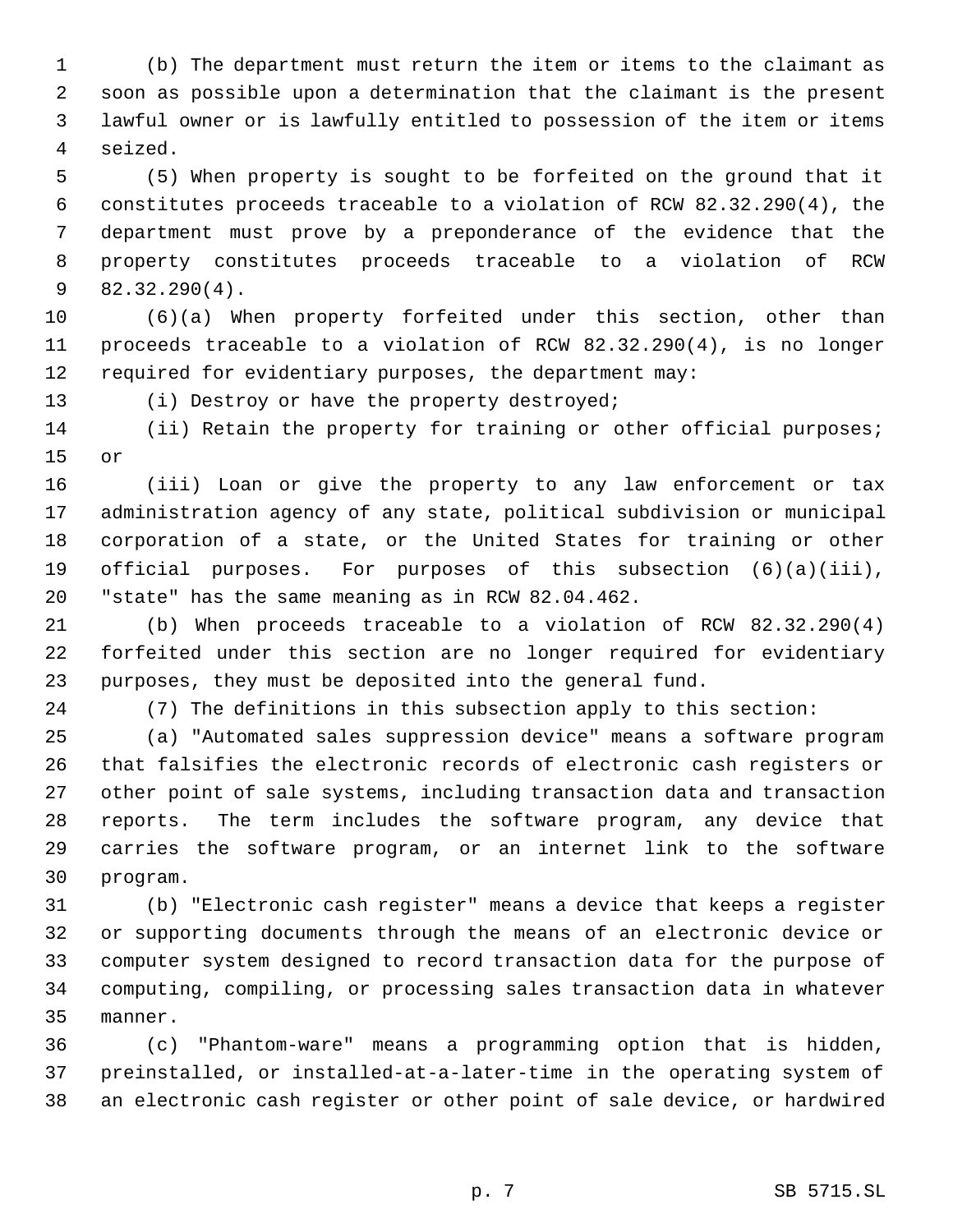into the electronic cash register or other point of sale device, and that can be used to create a virtual second till or may eliminate or manipulate transaction reports that may or may not be preserved in digital formats to represent the true or manipulated record of transactions in the electronic cash register or other point of sale device.

 (d) "Transaction data" means information about sales transactions, including items purchased by a customer, the price for each item, a taxability determination for each item, a segregated tax amount for each of the taxed items, the amount of cash or credit tendered, the net amount returned to the customer in change, the date and time of the purchase, the name, address, and identification number of the vendor, and the receipt or invoice number of the transaction.

 (e) "Transaction reports" means a report that includes information associated with sales transactions, taxes collected, media totals, and discount voids at an electronic cash register that can be printed on cash register tape at the end of a day or shift, or a report documenting every action at an electronic cash register or other point of sale device and that is stored electronically.

 NEW SECTION. **Sec. 4.** A new section is added to chapter 82.32 RCW to read as follows:

 When the department has good reason to believe that any property subject to seizure and forfeiture under section 3 of this act is being used or maintained in this state in violation of RCW 82.32.290(4)(a), the department may make affidavit of facts describing the place or thing to be searched before any judge of any superior or district court in this state. The judge may issue a search warrant directed to a law enforcement officer or agent of the department authorized under section 3 of this act to seize contraband, commanding him or her to diligently search any place or thing as designated in the affidavit and search warrant, and to seize such suspected contraband and hold it until disposed of as provided by section 3 of this act.

 NEW SECTION. **Sec. 5.** If any provision of this act or its application to any person or circumstance is held invalid, the